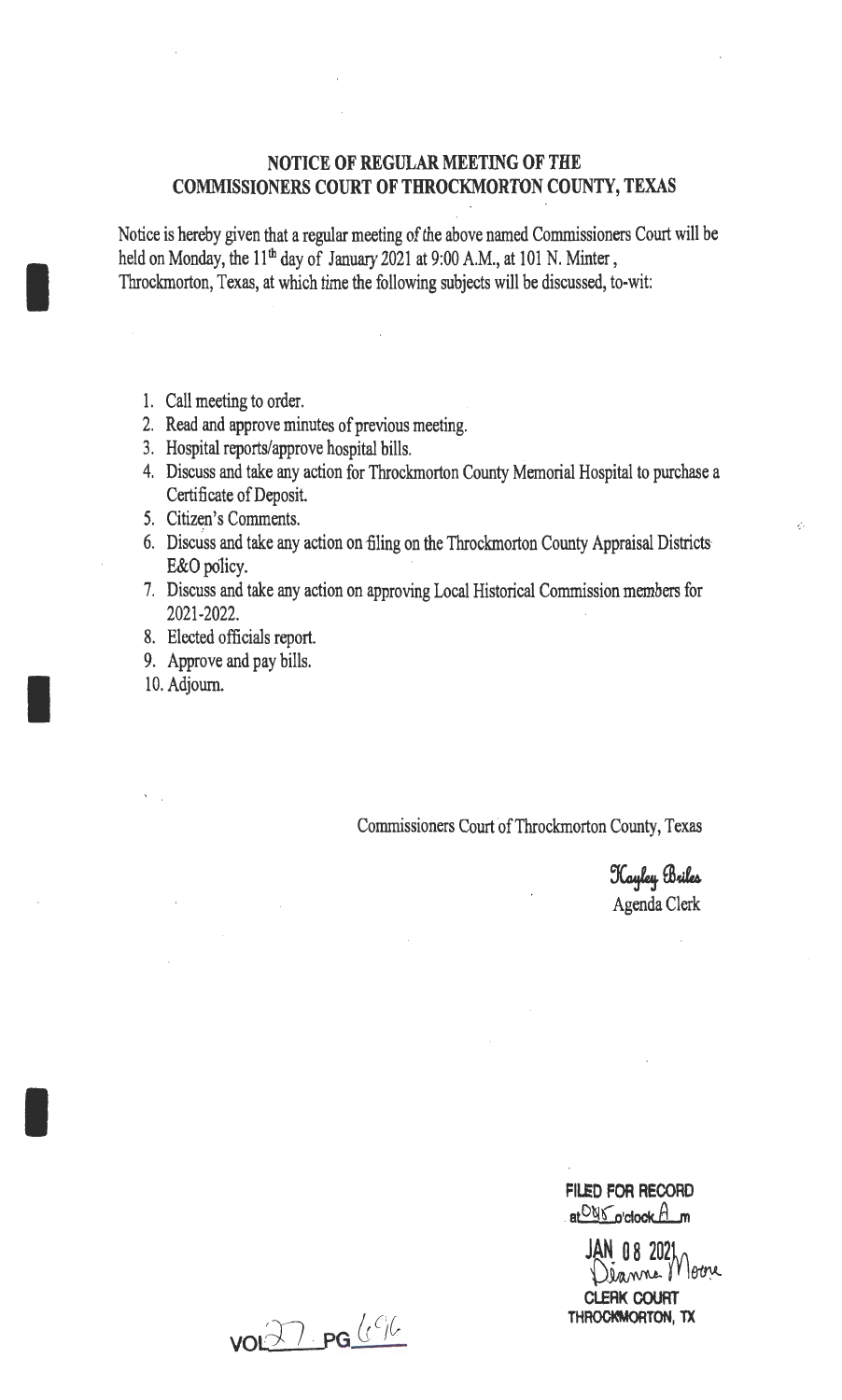## COMMISSIONER'S COURT

Regular Meeting

Throckmorton County Commissioners' Court met in Regular Session on Monday the 11th day of January, 2021, at 9:00 A.M., at 105 North Minter, Throckmorton, Texas, with the following members present:

Present: Trey Carrington, County Judge, Casey Wells, Commissioner Pct #1, Kasey Hibbitts, Commis~ioner Pct #2, Greg Brockman, Commissioner Pct#3, Klay Mitchell, Commissioner Pct#4, Dianna Moore, County Clerk, Brenda Rankin, County Treasurer, Bobby Thompson, County JP, Kirby Gober, Bryan Key, and Doc Wigington

- 1. Trey Carrington called meeting to order at 9:02 A.M. and welcomed guest.
- 2. Dianna Moore read minutes from the previous meeting. Kasey Hibbitts made the motion with Klay Mitchell seconding to approve the minutes. Motion carried 5-0.
- 3. Kirby Gober presented the Hospital report and bills to the court. The bills were in the amount of \$137,293.29. Kirby discussed with the court about the 2020 subsidy from the County and · that the board voted to purchase a 6 month CD and will see then if there is a need for the funds. Casey Wells made the motion with Trey Carrington seconding to approve the hospital report and pay bills. Motion carried 5-0.
- 4. Casey Wells made the motion with Trey Carrington seconding to approve for Throckmorton County Memorial Hospital to purchase a Certificate of Deposit (CD) and to give Brenda Rankin · the authority to execute the purchase of the CD on behalf of the Hospital. Motion carried 5-0.
- 5. Citizen's Hearing was held. No comments were made.
- 6 .. Trey Carrington made the motion with Klay Mitchell seconding to send a letter to Dede Smith, ' Tax Appraiser in response to the Districts E&O Policies. Motion carried 5-0.
- 7. · Casey Wells made the motion with Greg Brockman seconding to approve the members for the Local Historical Commission for 2021-2022. See attached list. Motion carried 5-0.
- 8. Elected Official's Report: Doc Wigington gave his transparency report for 2020. The sheriff's ' office received 671 calls, which included calls for EMS and Fire Departments. Doc stated that the surrounding Sheriffs will be meeting on having the deputies respond to other counties. They are looking into an agreement. He also stated that he has not had any response back on the sheriff's vehicles and he sent them an email. They have the 2 Tahoes in stock, but one is the sheriff's vehicles and he sent them an email. They have the 2 Tahoes in stock, but one is<br>is viver and one is white. Jimmy Bruton has been hired for the part time dispatcher position.
- 9. 1 Brenda Rankin presented the court with the county bills. Kasey Hibbitts made the motion with Klay Mitchell seconding to approve and pay the bills. Motion carried 5-0.
- ! 10. Casey Wells made the motion and seconded by Kasey Hibbitts to adjourn at 9:50 a.m. Motion carried 5-0.

 $VOL^{27}PG(i^{97})$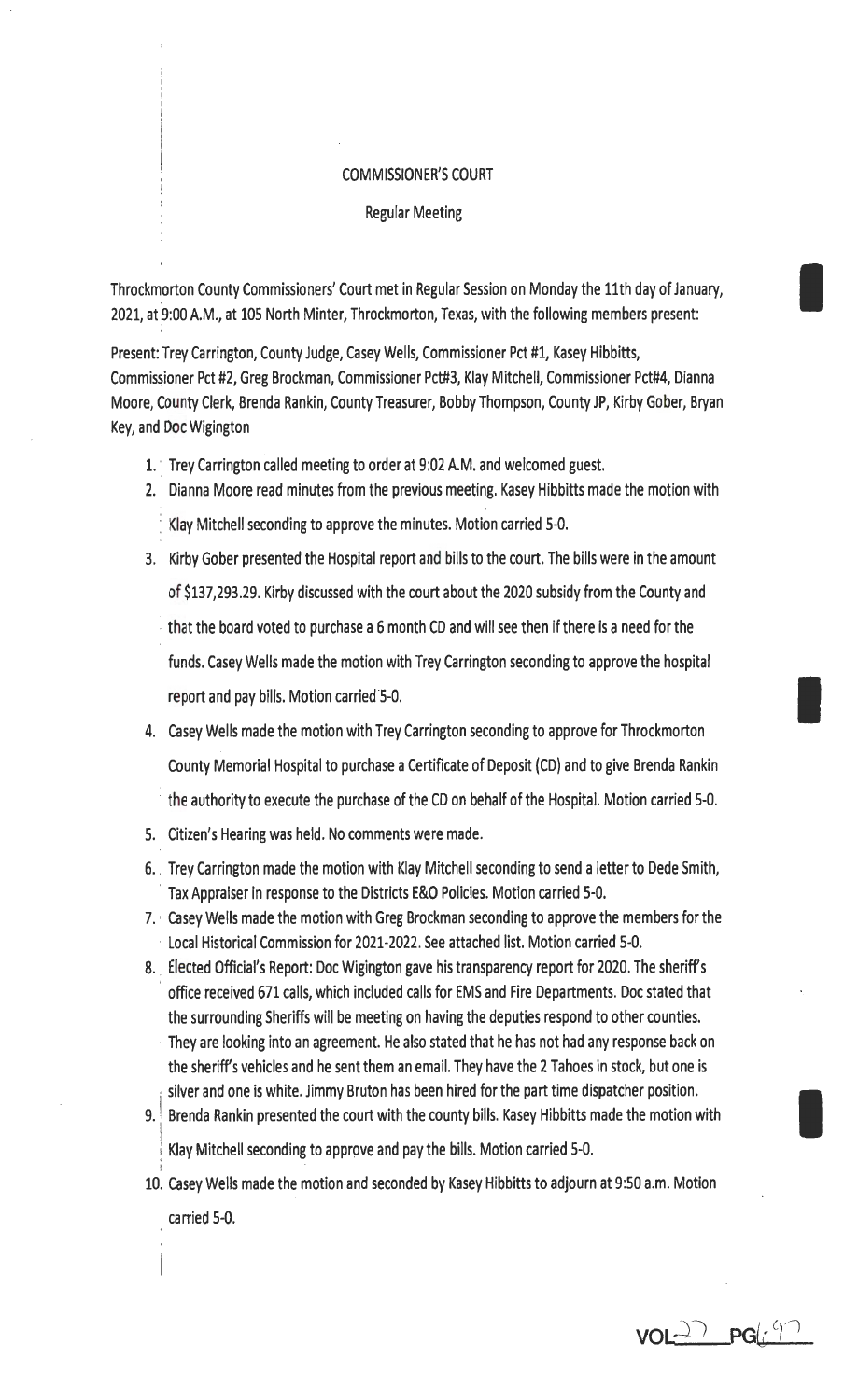Witnessed my hand AND approved this the 25th day of January, 2021.

Nl IMN

ATIEST: County Clerk

I

I

<u>Maqler</u> County Judge

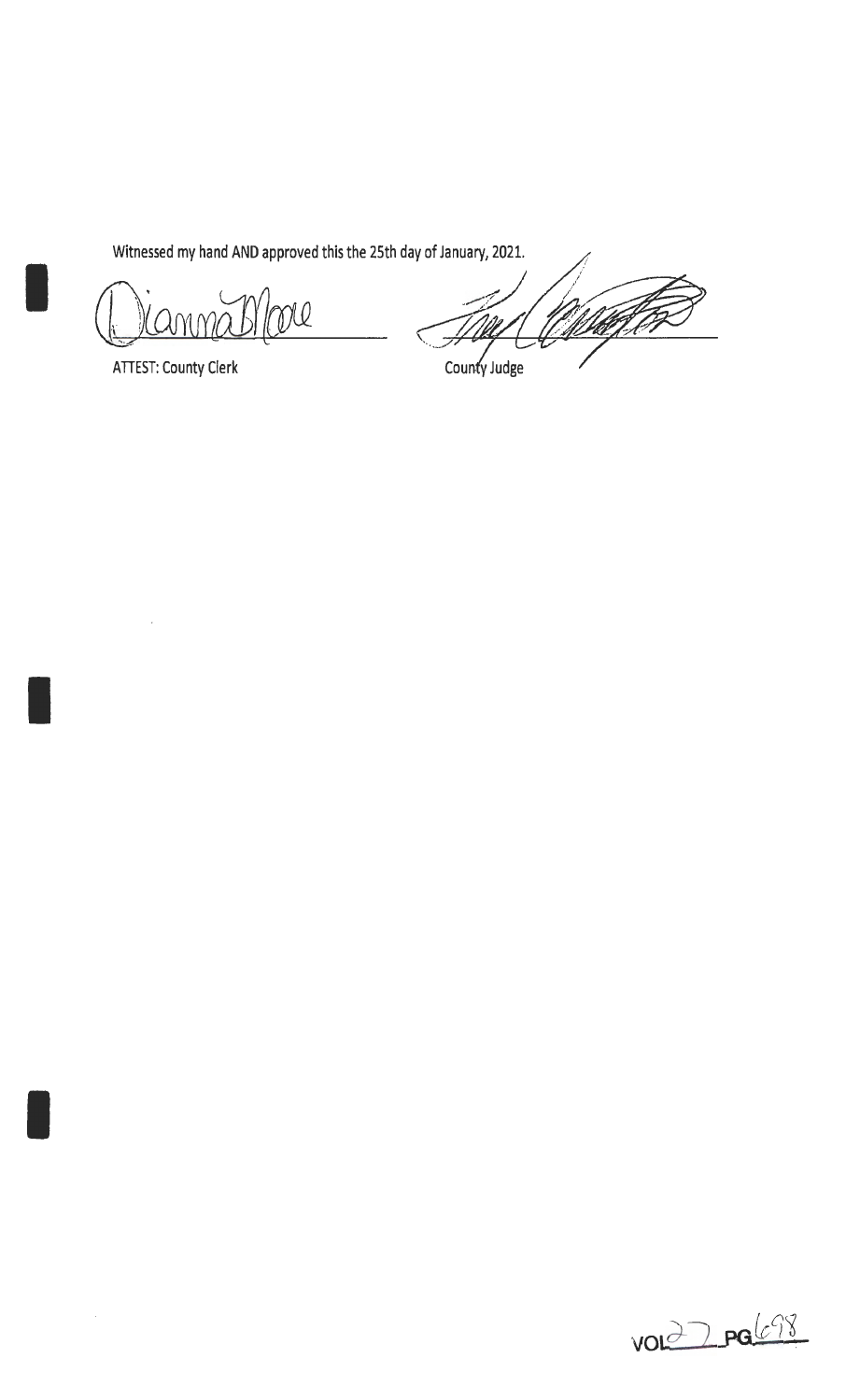Trey Carrington, County Judge International County of the United States of Trey Carrington, County Judge

Throckmorton County, Texas

Subject: TCMH Payables

The attached payables for Throckmorton County Memorial Hospital were reviewed and approved by the Board of Directors at the Regular Monthly Business Meeting January 7, 2021

The total amount approved by the board is  $\mathbb{B}[31, 293 \cdot 29]$ 

County funds requested:  $\sqrt{2}$ 

Been Robin

President TCMH Board of Directors



I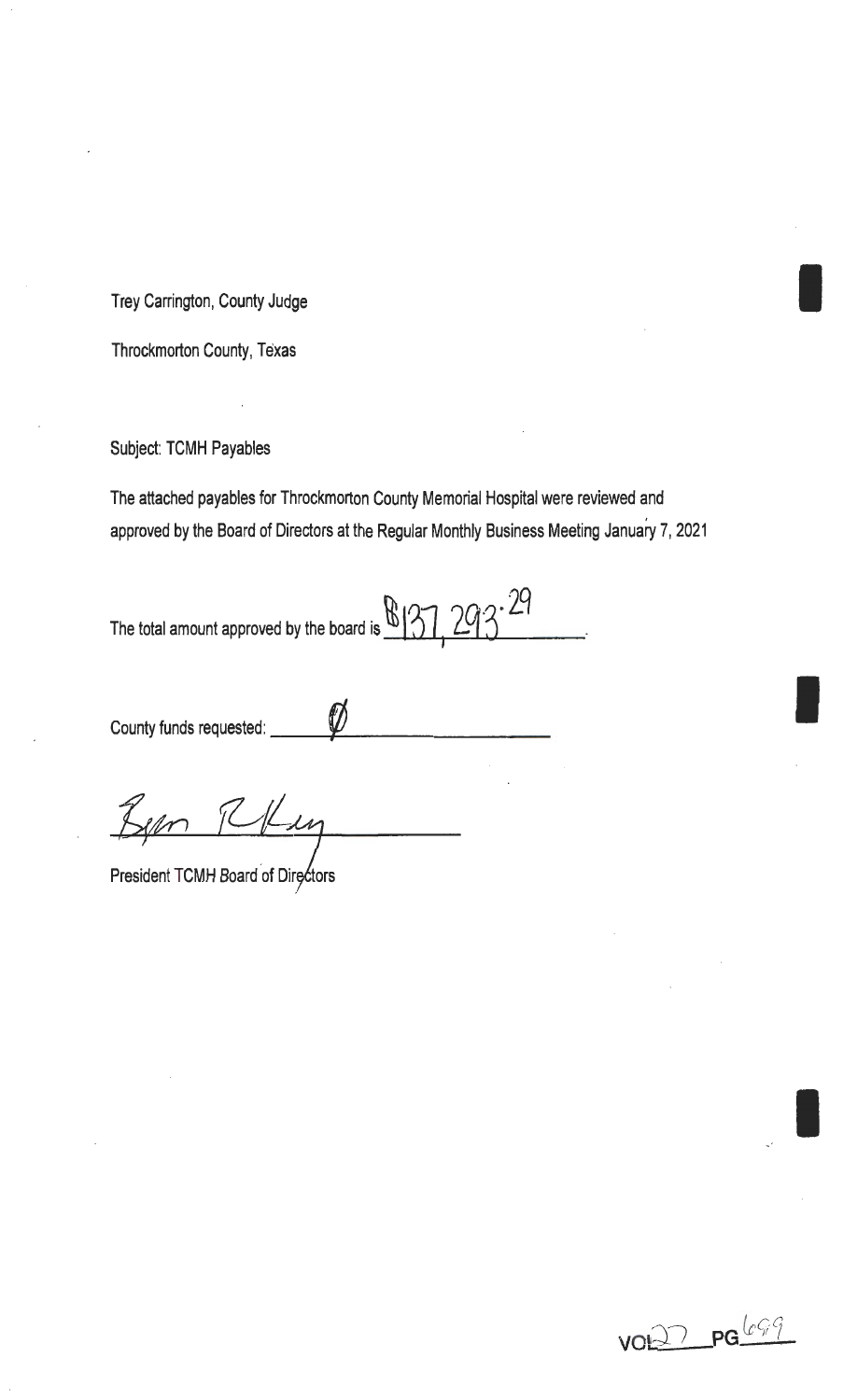## THROCKMORTON COUNTY MEMORIAL **HOSPITAL**

. , ...

I

I

I

Expenses Approved by TCMH Board of Directors January 7, 2021

Presented to:

Throckmorton County Commissioner's Court

January 11, 2021

802 NORTH MINTER AVENUE, THROCKMORTON, TEXAS 76483

vol<sup>27</sup> pg 200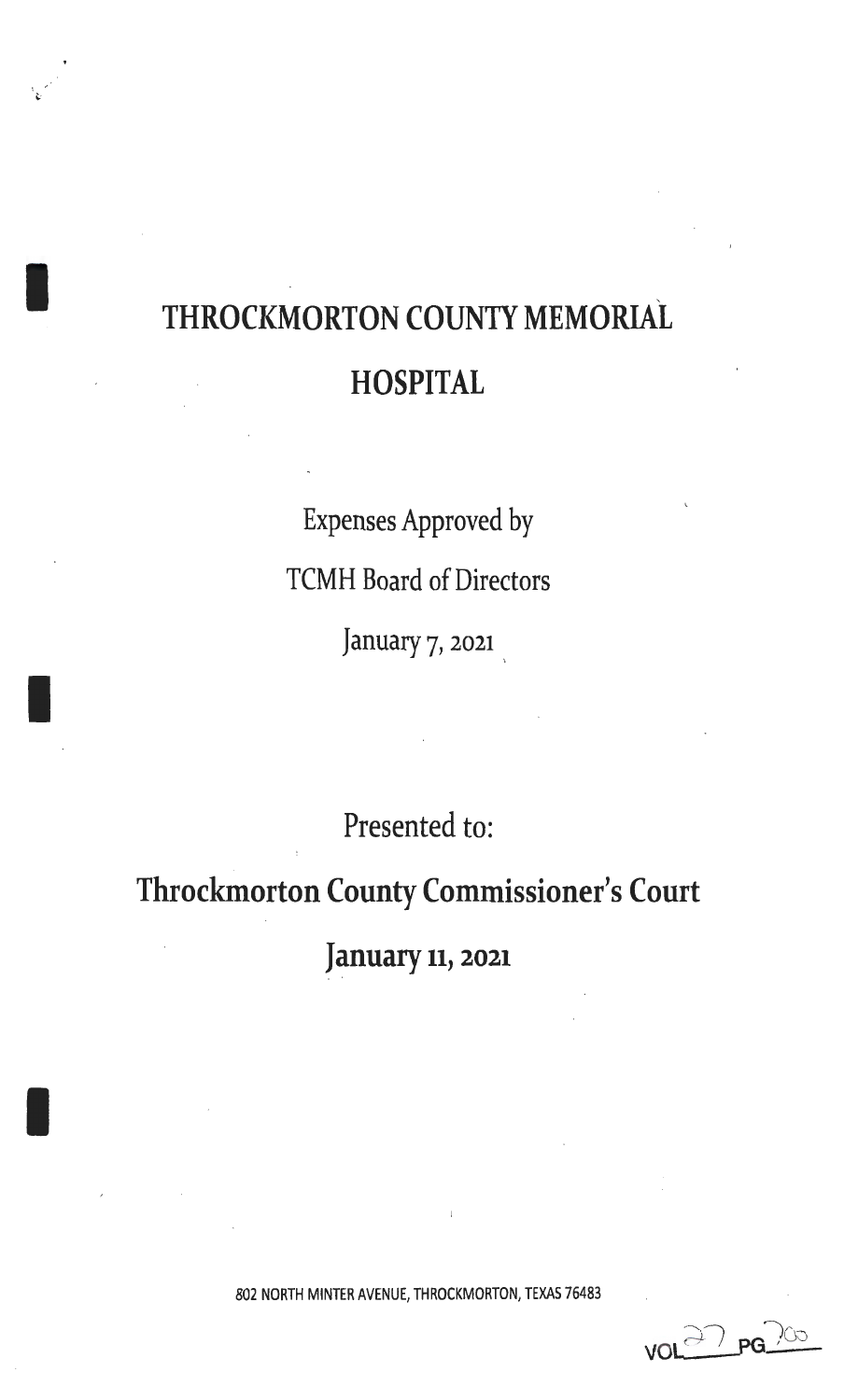| Vendor #: | <b>TCMH Expenditure List</b><br><b>Vendor Name:</b> | 01/07/2020<br><b>Invoice Date:</b> | <b>Amount:</b> | <b>Comments:</b>                           |
|-----------|-----------------------------------------------------|------------------------------------|----------------|--------------------------------------------|
| 10006     | <b>AIRGAS</b>                                       | 12/2/2020                          | \$459.42       |                                            |
| 10138     | ALSCO LINEN AND UNIFORM                             | 12/18/2020                         | \$32.09        |                                            |
| 10138     | ALSCO LINEN AND UNIFORM                             | 1/1/2021                           | \$112.87       |                                            |
| 10138     | ALSCO LINEN AND UNIFORM                             | 12/11/2020                         | \$145.50       |                                            |
| 10138     | ALSCO LINEN AND UNIFORM                             | 12/18/2020                         | \$205.09       |                                            |
| 10138     | ALSCO LINEN AND UNIFORM                             | 12/25/2020                         | \$205.09       |                                            |
| 10138     | ALSCO LINEN AND UNIFORM                             | 1/1/2021                           | \$205.09       |                                            |
| 10138     | ALSCO LINEN AND UNIFORM                             | 12/11/2020                         | \$245.11       |                                            |
| 10138     | ALSCO LINEN AND UNIFORM                             | 12/25/2020                         | \$303.55       |                                            |
| 10393     | <b>AMAZON CAPITAL SERVICES</b>                      | 12/23/2020                         | \$7.98         |                                            |
| 10393     | <b>AMAZON CAPITAL SERVICES</b>                      | 12/19/2020                         | \$33.95        |                                            |
| 10393     | <b>AMAZON CAPITAL SERVICES</b>                      | 12/19/2020                         | \$59.88        |                                            |
| 10393     | <b>AMAZON CAPITAL SERVICES</b>                      | 12/23/2020                         | \$89.62        |                                            |
| 10393     | <b>AMAZON CAPITAL SERVICES</b>                      | 12/23/2020                         | \$229.48       |                                            |
| 10393     | AMAZON CAPITAL SERVICES                             | 12/21/2020                         | \$272.59       |                                            |
| 10393     | <b>AMAZON CAPITAL SERVICES</b>                      | 12/20/2020                         | \$745.88       |                                            |
| 10152     | <b>ATMOS ENERGY C</b>                               | 1/4/2021                           | \$120.31       |                                            |
| 10013     | <b>ATMOS ENERGY H</b>                               | 1/4/2021                           | \$232.51       |                                            |
| 10120     | <b>BLUECROSS BLUE SHIELD OF TEXAS</b>               | 12/17/2020                         |                | \$26,202.75 \$22,459.50 - HOSPITAL PORTION |
| 10021     | C D HARTNETT COMPANY                                | 12/20/2020                         | \$164.71       |                                            |
| 10021     | C D HARTNETT COMPANY                                | 12/27/2020                         | \$167.02       |                                            |
| 10021     | C D HARTNETT COMPANY                                | 11/30/2020                         | \$238.57       |                                            |
| 10021     | C D HARTNETT COMPANY                                | 12/7/2020                          | \$391.04       |                                            |
| 10021     | C D HARTNETT COMPANY                                | 12/14/2020                         | \$694.90       |                                            |
| 10139     | <b>CAPROCK HEALTH GROUP</b>                         | 1/1/2021                           | \$150.00       |                                            |
| 10022     | CARDINAL HEALTH MEDICAL PROD                        | 12/26/2020                         | \$41.85        |                                            |
| 10022     | CARDINAL HEALTH MEDICAL PROD                        | 12/26/2020                         | \$205.98       |                                            |
| 10027     | <b>COALSON'S GROCERY</b>                            | 12/31/2020                         | \$1,015.33     |                                            |
| 10028     | <b>COMMERCIAL &amp; INDUSTRIAL</b>                  | 1/1/2021                           | \$210.00       |                                            |
| 10028     | <b>COMMERCIAL &amp; INDUSTRIAL</b>                  | 1/1/2021                           | \$234.00       |                                            |
| 10029     | <b>COMPUTER SOLUTIONS!</b>                          | 12/26/2020                         | \$325.00       |                                            |
| 00157     | <b>CPSI</b>                                         | 12/17/2020                         | \$159.90       |                                            |
| 00157     | <b>CPSI</b>                                         | 1/7/2021                           | \$2,635.00     |                                            |
| 00157     | <b>CPSI</b>                                         | 1/5/2021                           | \$23,799.00    |                                            |
| 10419     | <b>DISCOVERY HEALTHCARE</b>                         | 12/15/2020                         | \$11,000.00    |                                            |
| 10272     | <b>DISH</b>                                         | 1/2/2021                           | \$113.63       |                                            |
| 10373     | <b>DISH NETWORK LLC</b>                             | 1/2/2021                           | \$83.64        |                                            |
| 10038     | <b>EMPIRE PAPER COMPANY</b>                         | 7/7/2020                           | \$53.50        |                                            |

 $\sim 10^{-11}$ 

 $\sim 10^{-1}$ 

 $\sim 10^{-1}$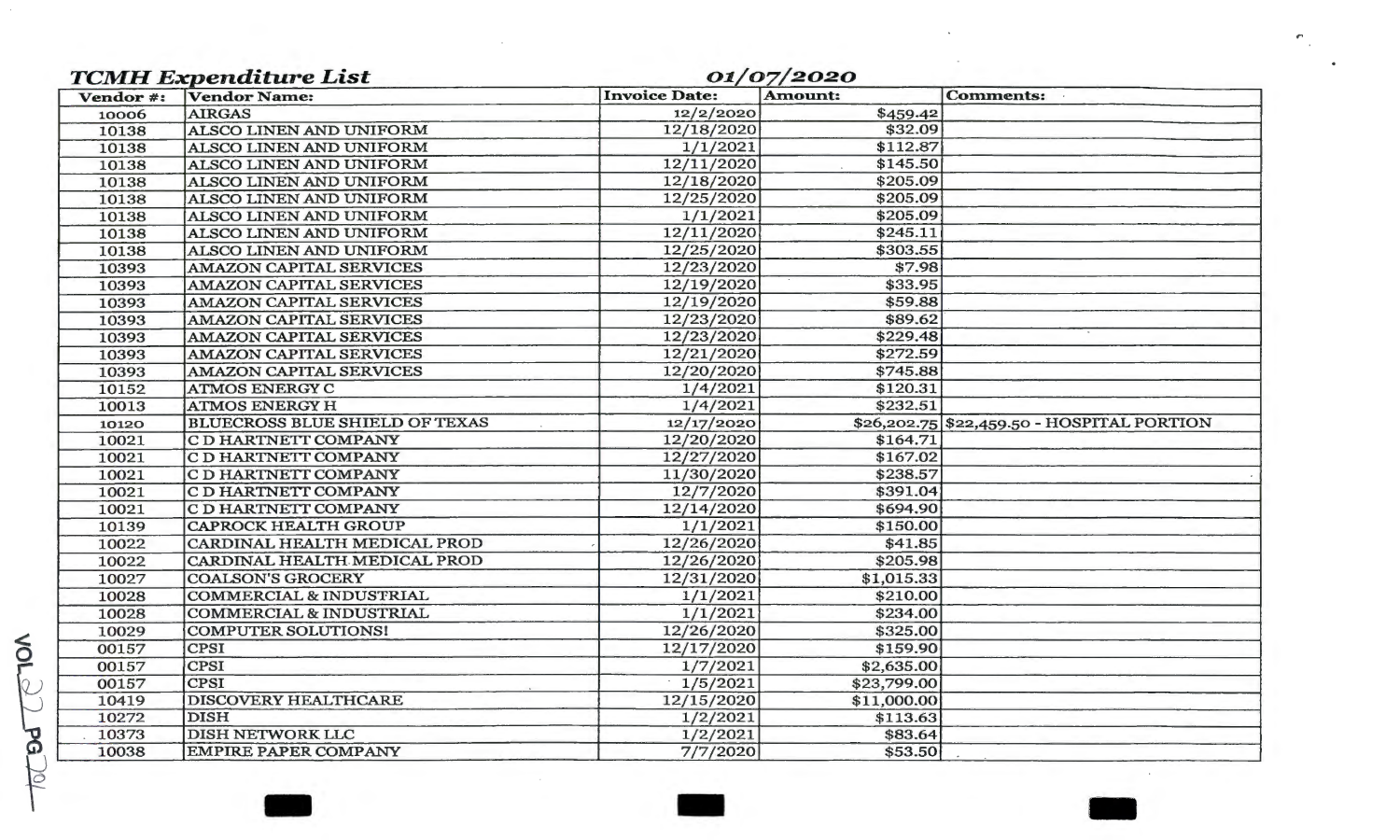| 10038<br><b>EMPIRE PAPER COMPANY</b><br>\$225.27<br>7/7/2020<br>10039<br><b>EQUALIZE RM SERVICES</b><br>\$235.19<br>12/31/2020<br>10412<br>FLINT MEDICAL STAFFING, INC.<br>\$11,556.00<br>12/15/2020<br>10052<br>HANDYMAN SUPPLY & HARDWARE<br>12/31/2020<br>\$127.41<br>10055<br>HARRIS EXTERMINATING SERVICE<br>\$112.50<br>12/24/2020<br>00028<br>HENDRICK MEDICAL CENTER<br>\$1,642.09<br>12/28/2020<br>10252<br><b>IDEXX DISTRIBUTION, INC</b><br>\$189.36<br>12/28/2020<br>10252<br><b>IDEXX DISTRIBUTION, INC</b><br>\$271.06<br>12/28/2020<br>10060<br><b>LANDAUER INC</b><br>\$240.50<br>12/15/2020<br>10381<br>LIFE-ASSIST, INC.<br>\$60.20<br>12/29/2020<br>10427<br><b>LUCKY DOG ANALYTICS</b><br>1/5/2021<br>\$1,000.00 PRICE TRANSPARENCY PROJECT<br>00164<br>\$0.39<br>MCKESSON MEDICAL-SURGICAL INC<br>12/18/2020<br>\$0.39<br>00164<br>MCKESSON MEDICAL-SURGICAL INC<br>12/23/2020<br>00164<br>MCKESSON MEDICAL-SURGICAL INC<br>\$0.39<br>12/28/2020<br>00164<br>MCKESSON MEDICAL-SURGICAL INC<br>\$0.39<br>12/29/2020<br>00164<br>MCKESSON MEDICAL-SURGICAL INC<br>\$43.42<br>12/23/2020<br>00164<br>MCKESSON MEDICAL-SURGICAL INC<br>\$105.42<br>12/16/2020<br>00164<br>MCKESSON MEDICAL-SURGICAL INC<br>\$120.15<br>12/23/2020<br>00164<br>MCKESSON MEDICAL-SURGICAL INC<br>12/18/2020<br>\$300.81<br>00164<br>MCKESSON MEDICAL-SURGICAL INC<br>12/29/2020<br>\$393.27<br>00164<br>MCKESSON MEDICAL-SURGICAL INC<br>\$1,239.05<br>12/28/2020<br>10230<br><b>MLR GRAPHICS</b><br>9/25/2020<br>\$138.00<br>00030<br>MONY P/R ALLOT - DEPT 2655<br>\$40.00<br>12/31/2020<br>10397<br>NEILANDS, GARYELLE<br>\$2,325.00 PT SERVICES<br>1/1/2021<br>NEILANDS, GARYELLE<br>\$5,325.00 PT SERVICES<br>12/16/2020<br>10397<br>10065<br>NEWLIGHT HEALTHCARE LLC<br>\$11,500.00<br>12/30/2020<br>10069<br><b>OFFICE DEPOT</b><br>$-$12.58$<br>12/26/2020<br><b>OFFICE DEPOT</b><br>10069<br>\$149.95<br>12/21/2020<br><b>OLIVER, HALIE</b><br>78<br>12/1/2020<br>\$1,925.00<br>00078<br>OLIVER, HALIE<br>1/1/2021<br>\$2,275.00<br><b>OPTUM</b><br>10141<br>12/9/2020<br>\$141.43<br>OTT TO PRINT GREEN<br>10237<br>12/17/2020<br>\$217.00<br>10071<br>\$291.07<br>PENMAN SERVICES LTD<br>12/31/2020<br>PRINCIPAL LIFE INSURANCE COMPANY<br>\$2,050.63 1276.17 - HOSPITAL PORTION<br>10391<br>12/17/2020<br>00071<br><b>QUEST DIAGNOSTICS</b><br>12/28/2020<br>\$40.00<br>16<br>REED, CLAYMON, MEEKER AND HARG<br>\$290.50<br>12/16/2020<br><b>RENEE GOBER PHARMD</b><br>12/23/2020<br>10404<br>\$1,100.00 | 10038 | <b>EMPIRE PAPER COMPANY</b> |           |          |  |
|---------------------------------------------------------------------------------------------------------------------------------------------------------------------------------------------------------------------------------------------------------------------------------------------------------------------------------------------------------------------------------------------------------------------------------------------------------------------------------------------------------------------------------------------------------------------------------------------------------------------------------------------------------------------------------------------------------------------------------------------------------------------------------------------------------------------------------------------------------------------------------------------------------------------------------------------------------------------------------------------------------------------------------------------------------------------------------------------------------------------------------------------------------------------------------------------------------------------------------------------------------------------------------------------------------------------------------------------------------------------------------------------------------------------------------------------------------------------------------------------------------------------------------------------------------------------------------------------------------------------------------------------------------------------------------------------------------------------------------------------------------------------------------------------------------------------------------------------------------------------------------------------------------------------------------------------------------------------------------------------------------------------------------------------------------------------------------------------------------------------------------------------------------------------------------------------------------------------------------------------------------------------------------------------------------------------------------------------------------------------------------------------------------------------------------------------------------------------------------------------------------------------|-------|-----------------------------|-----------|----------|--|
|                                                                                                                                                                                                                                                                                                                                                                                                                                                                                                                                                                                                                                                                                                                                                                                                                                                                                                                                                                                                                                                                                                                                                                                                                                                                                                                                                                                                                                                                                                                                                                                                                                                                                                                                                                                                                                                                                                                                                                                                                                                                                                                                                                                                                                                                                                                                                                                                                                                                                                                     |       |                             | 7/7/2020  | \$62.36  |  |
|                                                                                                                                                                                                                                                                                                                                                                                                                                                                                                                                                                                                                                                                                                                                                                                                                                                                                                                                                                                                                                                                                                                                                                                                                                                                                                                                                                                                                                                                                                                                                                                                                                                                                                                                                                                                                                                                                                                                                                                                                                                                                                                                                                                                                                                                                                                                                                                                                                                                                                                     |       |                             |           |          |  |
|                                                                                                                                                                                                                                                                                                                                                                                                                                                                                                                                                                                                                                                                                                                                                                                                                                                                                                                                                                                                                                                                                                                                                                                                                                                                                                                                                                                                                                                                                                                                                                                                                                                                                                                                                                                                                                                                                                                                                                                                                                                                                                                                                                                                                                                                                                                                                                                                                                                                                                                     |       |                             |           |          |  |
|                                                                                                                                                                                                                                                                                                                                                                                                                                                                                                                                                                                                                                                                                                                                                                                                                                                                                                                                                                                                                                                                                                                                                                                                                                                                                                                                                                                                                                                                                                                                                                                                                                                                                                                                                                                                                                                                                                                                                                                                                                                                                                                                                                                                                                                                                                                                                                                                                                                                                                                     |       |                             |           |          |  |
|                                                                                                                                                                                                                                                                                                                                                                                                                                                                                                                                                                                                                                                                                                                                                                                                                                                                                                                                                                                                                                                                                                                                                                                                                                                                                                                                                                                                                                                                                                                                                                                                                                                                                                                                                                                                                                                                                                                                                                                                                                                                                                                                                                                                                                                                                                                                                                                                                                                                                                                     |       |                             |           |          |  |
|                                                                                                                                                                                                                                                                                                                                                                                                                                                                                                                                                                                                                                                                                                                                                                                                                                                                                                                                                                                                                                                                                                                                                                                                                                                                                                                                                                                                                                                                                                                                                                                                                                                                                                                                                                                                                                                                                                                                                                                                                                                                                                                                                                                                                                                                                                                                                                                                                                                                                                                     |       |                             |           |          |  |
|                                                                                                                                                                                                                                                                                                                                                                                                                                                                                                                                                                                                                                                                                                                                                                                                                                                                                                                                                                                                                                                                                                                                                                                                                                                                                                                                                                                                                                                                                                                                                                                                                                                                                                                                                                                                                                                                                                                                                                                                                                                                                                                                                                                                                                                                                                                                                                                                                                                                                                                     |       |                             |           |          |  |
|                                                                                                                                                                                                                                                                                                                                                                                                                                                                                                                                                                                                                                                                                                                                                                                                                                                                                                                                                                                                                                                                                                                                                                                                                                                                                                                                                                                                                                                                                                                                                                                                                                                                                                                                                                                                                                                                                                                                                                                                                                                                                                                                                                                                                                                                                                                                                                                                                                                                                                                     |       |                             |           |          |  |
|                                                                                                                                                                                                                                                                                                                                                                                                                                                                                                                                                                                                                                                                                                                                                                                                                                                                                                                                                                                                                                                                                                                                                                                                                                                                                                                                                                                                                                                                                                                                                                                                                                                                                                                                                                                                                                                                                                                                                                                                                                                                                                                                                                                                                                                                                                                                                                                                                                                                                                                     |       |                             |           |          |  |
|                                                                                                                                                                                                                                                                                                                                                                                                                                                                                                                                                                                                                                                                                                                                                                                                                                                                                                                                                                                                                                                                                                                                                                                                                                                                                                                                                                                                                                                                                                                                                                                                                                                                                                                                                                                                                                                                                                                                                                                                                                                                                                                                                                                                                                                                                                                                                                                                                                                                                                                     |       |                             |           |          |  |
|                                                                                                                                                                                                                                                                                                                                                                                                                                                                                                                                                                                                                                                                                                                                                                                                                                                                                                                                                                                                                                                                                                                                                                                                                                                                                                                                                                                                                                                                                                                                                                                                                                                                                                                                                                                                                                                                                                                                                                                                                                                                                                                                                                                                                                                                                                                                                                                                                                                                                                                     |       |                             |           |          |  |
|                                                                                                                                                                                                                                                                                                                                                                                                                                                                                                                                                                                                                                                                                                                                                                                                                                                                                                                                                                                                                                                                                                                                                                                                                                                                                                                                                                                                                                                                                                                                                                                                                                                                                                                                                                                                                                                                                                                                                                                                                                                                                                                                                                                                                                                                                                                                                                                                                                                                                                                     |       |                             |           |          |  |
|                                                                                                                                                                                                                                                                                                                                                                                                                                                                                                                                                                                                                                                                                                                                                                                                                                                                                                                                                                                                                                                                                                                                                                                                                                                                                                                                                                                                                                                                                                                                                                                                                                                                                                                                                                                                                                                                                                                                                                                                                                                                                                                                                                                                                                                                                                                                                                                                                                                                                                                     |       |                             |           |          |  |
|                                                                                                                                                                                                                                                                                                                                                                                                                                                                                                                                                                                                                                                                                                                                                                                                                                                                                                                                                                                                                                                                                                                                                                                                                                                                                                                                                                                                                                                                                                                                                                                                                                                                                                                                                                                                                                                                                                                                                                                                                                                                                                                                                                                                                                                                                                                                                                                                                                                                                                                     |       |                             |           |          |  |
|                                                                                                                                                                                                                                                                                                                                                                                                                                                                                                                                                                                                                                                                                                                                                                                                                                                                                                                                                                                                                                                                                                                                                                                                                                                                                                                                                                                                                                                                                                                                                                                                                                                                                                                                                                                                                                                                                                                                                                                                                                                                                                                                                                                                                                                                                                                                                                                                                                                                                                                     |       |                             |           |          |  |
|                                                                                                                                                                                                                                                                                                                                                                                                                                                                                                                                                                                                                                                                                                                                                                                                                                                                                                                                                                                                                                                                                                                                                                                                                                                                                                                                                                                                                                                                                                                                                                                                                                                                                                                                                                                                                                                                                                                                                                                                                                                                                                                                                                                                                                                                                                                                                                                                                                                                                                                     |       |                             |           |          |  |
|                                                                                                                                                                                                                                                                                                                                                                                                                                                                                                                                                                                                                                                                                                                                                                                                                                                                                                                                                                                                                                                                                                                                                                                                                                                                                                                                                                                                                                                                                                                                                                                                                                                                                                                                                                                                                                                                                                                                                                                                                                                                                                                                                                                                                                                                                                                                                                                                                                                                                                                     |       |                             |           |          |  |
|                                                                                                                                                                                                                                                                                                                                                                                                                                                                                                                                                                                                                                                                                                                                                                                                                                                                                                                                                                                                                                                                                                                                                                                                                                                                                                                                                                                                                                                                                                                                                                                                                                                                                                                                                                                                                                                                                                                                                                                                                                                                                                                                                                                                                                                                                                                                                                                                                                                                                                                     |       |                             |           |          |  |
|                                                                                                                                                                                                                                                                                                                                                                                                                                                                                                                                                                                                                                                                                                                                                                                                                                                                                                                                                                                                                                                                                                                                                                                                                                                                                                                                                                                                                                                                                                                                                                                                                                                                                                                                                                                                                                                                                                                                                                                                                                                                                                                                                                                                                                                                                                                                                                                                                                                                                                                     |       |                             |           |          |  |
|                                                                                                                                                                                                                                                                                                                                                                                                                                                                                                                                                                                                                                                                                                                                                                                                                                                                                                                                                                                                                                                                                                                                                                                                                                                                                                                                                                                                                                                                                                                                                                                                                                                                                                                                                                                                                                                                                                                                                                                                                                                                                                                                                                                                                                                                                                                                                                                                                                                                                                                     |       |                             |           |          |  |
|                                                                                                                                                                                                                                                                                                                                                                                                                                                                                                                                                                                                                                                                                                                                                                                                                                                                                                                                                                                                                                                                                                                                                                                                                                                                                                                                                                                                                                                                                                                                                                                                                                                                                                                                                                                                                                                                                                                                                                                                                                                                                                                                                                                                                                                                                                                                                                                                                                                                                                                     |       |                             |           |          |  |
|                                                                                                                                                                                                                                                                                                                                                                                                                                                                                                                                                                                                                                                                                                                                                                                                                                                                                                                                                                                                                                                                                                                                                                                                                                                                                                                                                                                                                                                                                                                                                                                                                                                                                                                                                                                                                                                                                                                                                                                                                                                                                                                                                                                                                                                                                                                                                                                                                                                                                                                     |       |                             |           |          |  |
|                                                                                                                                                                                                                                                                                                                                                                                                                                                                                                                                                                                                                                                                                                                                                                                                                                                                                                                                                                                                                                                                                                                                                                                                                                                                                                                                                                                                                                                                                                                                                                                                                                                                                                                                                                                                                                                                                                                                                                                                                                                                                                                                                                                                                                                                                                                                                                                                                                                                                                                     |       |                             |           |          |  |
|                                                                                                                                                                                                                                                                                                                                                                                                                                                                                                                                                                                                                                                                                                                                                                                                                                                                                                                                                                                                                                                                                                                                                                                                                                                                                                                                                                                                                                                                                                                                                                                                                                                                                                                                                                                                                                                                                                                                                                                                                                                                                                                                                                                                                                                                                                                                                                                                                                                                                                                     |       |                             |           |          |  |
|                                                                                                                                                                                                                                                                                                                                                                                                                                                                                                                                                                                                                                                                                                                                                                                                                                                                                                                                                                                                                                                                                                                                                                                                                                                                                                                                                                                                                                                                                                                                                                                                                                                                                                                                                                                                                                                                                                                                                                                                                                                                                                                                                                                                                                                                                                                                                                                                                                                                                                                     |       |                             |           |          |  |
|                                                                                                                                                                                                                                                                                                                                                                                                                                                                                                                                                                                                                                                                                                                                                                                                                                                                                                                                                                                                                                                                                                                                                                                                                                                                                                                                                                                                                                                                                                                                                                                                                                                                                                                                                                                                                                                                                                                                                                                                                                                                                                                                                                                                                                                                                                                                                                                                                                                                                                                     |       |                             |           |          |  |
|                                                                                                                                                                                                                                                                                                                                                                                                                                                                                                                                                                                                                                                                                                                                                                                                                                                                                                                                                                                                                                                                                                                                                                                                                                                                                                                                                                                                                                                                                                                                                                                                                                                                                                                                                                                                                                                                                                                                                                                                                                                                                                                                                                                                                                                                                                                                                                                                                                                                                                                     |       |                             |           |          |  |
|                                                                                                                                                                                                                                                                                                                                                                                                                                                                                                                                                                                                                                                                                                                                                                                                                                                                                                                                                                                                                                                                                                                                                                                                                                                                                                                                                                                                                                                                                                                                                                                                                                                                                                                                                                                                                                                                                                                                                                                                                                                                                                                                                                                                                                                                                                                                                                                                                                                                                                                     |       |                             |           |          |  |
|                                                                                                                                                                                                                                                                                                                                                                                                                                                                                                                                                                                                                                                                                                                                                                                                                                                                                                                                                                                                                                                                                                                                                                                                                                                                                                                                                                                                                                                                                                                                                                                                                                                                                                                                                                                                                                                                                                                                                                                                                                                                                                                                                                                                                                                                                                                                                                                                                                                                                                                     |       |                             |           |          |  |
|                                                                                                                                                                                                                                                                                                                                                                                                                                                                                                                                                                                                                                                                                                                                                                                                                                                                                                                                                                                                                                                                                                                                                                                                                                                                                                                                                                                                                                                                                                                                                                                                                                                                                                                                                                                                                                                                                                                                                                                                                                                                                                                                                                                                                                                                                                                                                                                                                                                                                                                     |       |                             |           |          |  |
|                                                                                                                                                                                                                                                                                                                                                                                                                                                                                                                                                                                                                                                                                                                                                                                                                                                                                                                                                                                                                                                                                                                                                                                                                                                                                                                                                                                                                                                                                                                                                                                                                                                                                                                                                                                                                                                                                                                                                                                                                                                                                                                                                                                                                                                                                                                                                                                                                                                                                                                     |       |                             |           |          |  |
|                                                                                                                                                                                                                                                                                                                                                                                                                                                                                                                                                                                                                                                                                                                                                                                                                                                                                                                                                                                                                                                                                                                                                                                                                                                                                                                                                                                                                                                                                                                                                                                                                                                                                                                                                                                                                                                                                                                                                                                                                                                                                                                                                                                                                                                                                                                                                                                                                                                                                                                     |       |                             |           |          |  |
|                                                                                                                                                                                                                                                                                                                                                                                                                                                                                                                                                                                                                                                                                                                                                                                                                                                                                                                                                                                                                                                                                                                                                                                                                                                                                                                                                                                                                                                                                                                                                                                                                                                                                                                                                                                                                                                                                                                                                                                                                                                                                                                                                                                                                                                                                                                                                                                                                                                                                                                     |       |                             |           |          |  |
|                                                                                                                                                                                                                                                                                                                                                                                                                                                                                                                                                                                                                                                                                                                                                                                                                                                                                                                                                                                                                                                                                                                                                                                                                                                                                                                                                                                                                                                                                                                                                                                                                                                                                                                                                                                                                                                                                                                                                                                                                                                                                                                                                                                                                                                                                                                                                                                                                                                                                                                     |       |                             |           |          |  |
|                                                                                                                                                                                                                                                                                                                                                                                                                                                                                                                                                                                                                                                                                                                                                                                                                                                                                                                                                                                                                                                                                                                                                                                                                                                                                                                                                                                                                                                                                                                                                                                                                                                                                                                                                                                                                                                                                                                                                                                                                                                                                                                                                                                                                                                                                                                                                                                                                                                                                                                     |       |                             |           |          |  |
|                                                                                                                                                                                                                                                                                                                                                                                                                                                                                                                                                                                                                                                                                                                                                                                                                                                                                                                                                                                                                                                                                                                                                                                                                                                                                                                                                                                                                                                                                                                                                                                                                                                                                                                                                                                                                                                                                                                                                                                                                                                                                                                                                                                                                                                                                                                                                                                                                                                                                                                     |       |                             |           |          |  |
|                                                                                                                                                                                                                                                                                                                                                                                                                                                                                                                                                                                                                                                                                                                                                                                                                                                                                                                                                                                                                                                                                                                                                                                                                                                                                                                                                                                                                                                                                                                                                                                                                                                                                                                                                                                                                                                                                                                                                                                                                                                                                                                                                                                                                                                                                                                                                                                                                                                                                                                     |       |                             |           |          |  |
|                                                                                                                                                                                                                                                                                                                                                                                                                                                                                                                                                                                                                                                                                                                                                                                                                                                                                                                                                                                                                                                                                                                                                                                                                                                                                                                                                                                                                                                                                                                                                                                                                                                                                                                                                                                                                                                                                                                                                                                                                                                                                                                                                                                                                                                                                                                                                                                                                                                                                                                     |       |                             |           |          |  |
|                                                                                                                                                                                                                                                                                                                                                                                                                                                                                                                                                                                                                                                                                                                                                                                                                                                                                                                                                                                                                                                                                                                                                                                                                                                                                                                                                                                                                                                                                                                                                                                                                                                                                                                                                                                                                                                                                                                                                                                                                                                                                                                                                                                                                                                                                                                                                                                                                                                                                                                     | 10367 | <b>RHINO FLEET TRACKING</b> | 10/1/2020 | \$428.00 |  |
| 10392<br>SHIFFLETT, KELSIE<br>12/31/2020<br>\$1,400.00 OT SERVICES                                                                                                                                                                                                                                                                                                                                                                                                                                                                                                                                                                                                                                                                                                                                                                                                                                                                                                                                                                                                                                                                                                                                                                                                                                                                                                                                                                                                                                                                                                                                                                                                                                                                                                                                                                                                                                                                                                                                                                                                                                                                                                                                                                                                                                                                                                                                                                                                                                                  |       |                             |           |          |  |

 $\sim$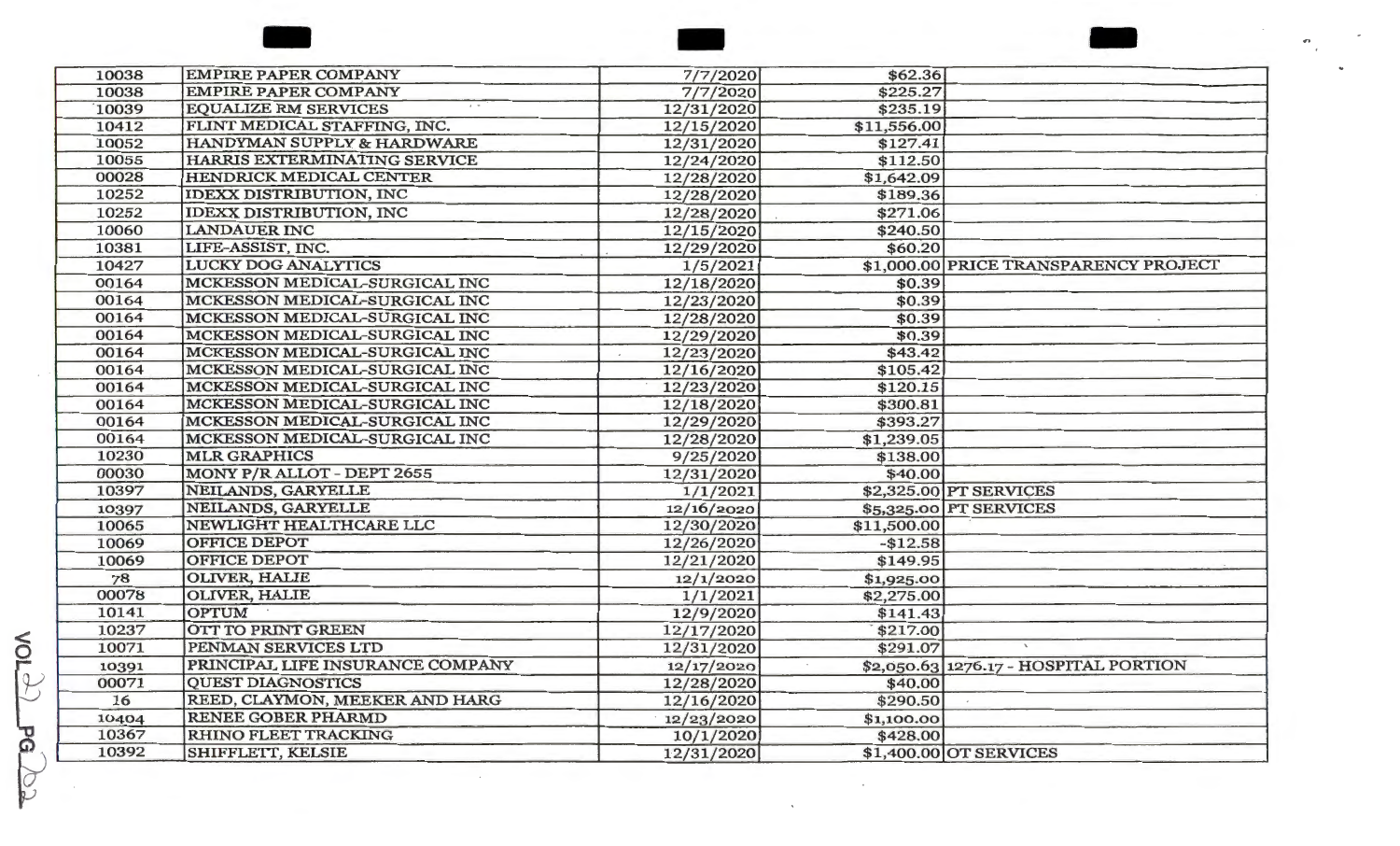| 10361 | <b>SONO ART LLC</b>               | 12/15/2020 | \$425.00   |                                      |
|-------|-----------------------------------|------------|------------|--------------------------------------|
| 10083 | SOUTHWEST X-RAY COMPANY           | 11/30/2020 | \$450.00   |                                      |
| 00015 | <b>SPBS INC</b>                   | 12/22/2020 | \$2,910.00 |                                      |
| 10084 | <b>SPRINGHOUSE WATER</b>          | 12/10/2020 | \$30.50    |                                      |
| 10016 | <b>SUPERIOR VISION OF TEXAS</b>   | 12/17/2020 |            | \$281.29 \$182.59 - HOSPITAL PORTION |
| 10375 | TAMARA DELACRUZ, COTA             | 1/2/2021   |            | \$200.00 OT SERVICES                 |
| 10088 | TEXAS HOSPITAL INSURANCE EXCHANGE | 12/17/2020 | \$6,196.00 |                                      |
| 17    | THROCKMORTON ISD                  | 12/22/2020 | \$62.78    |                                      |
| 17    | THROCKMORTON ISD                  | 12/28/2020 | \$161.97   |                                      |
| 17    | <b>THROCKMORTON ISD</b>           | 12/1/2020  |            | \$550.00 EMS RENT                    |
| 17    | <b>THROCKMORTON ISD</b>           | 1/1/2021   |            | \$550.00 EMS RENT                    |
| 10126 | THROCKMORTON PUMP SERVICE & SU    | 12/28/2020 | \$9.46     |                                      |
| 10405 | UNIVERSITY OF NORTH DAKOTA        | 1/6/2021   | \$5,524.44 |                                      |
| 10097 | WILLIS SUPPLY COMPANY             | 12/23/2020 | \$138.70   |                                      |
| 10097 | WILLIS SUPPLY COMPANY             | 12/10/2020 | \$215.75   |                                      |
| 10097 | WILLIS SUPPLY COMPANY             | 11/25/2020 | \$289.50   |                                      |
| 10098 | <b>WINDSTREAM</b>                 | 12/23/2020 | \$25.87    |                                      |
| 10098 | <b>WINDSTREAM</b>                 | 12/23/2020 | \$130.58   |                                      |
|       |                                   |            |            |                                      |
|       |                                   |            |            |                                      |
|       |                                   |            |            |                                      |
|       |                                   |            |            |                                      |
|       |                                   |            | $\phi$     |                                      |

-

*GRAND TOTAL:* 

**\$137,293.29** 

and the contract of the contract of the contract of the contract of the contract of

 $\lessgtr$  $P G \gtrsim 0$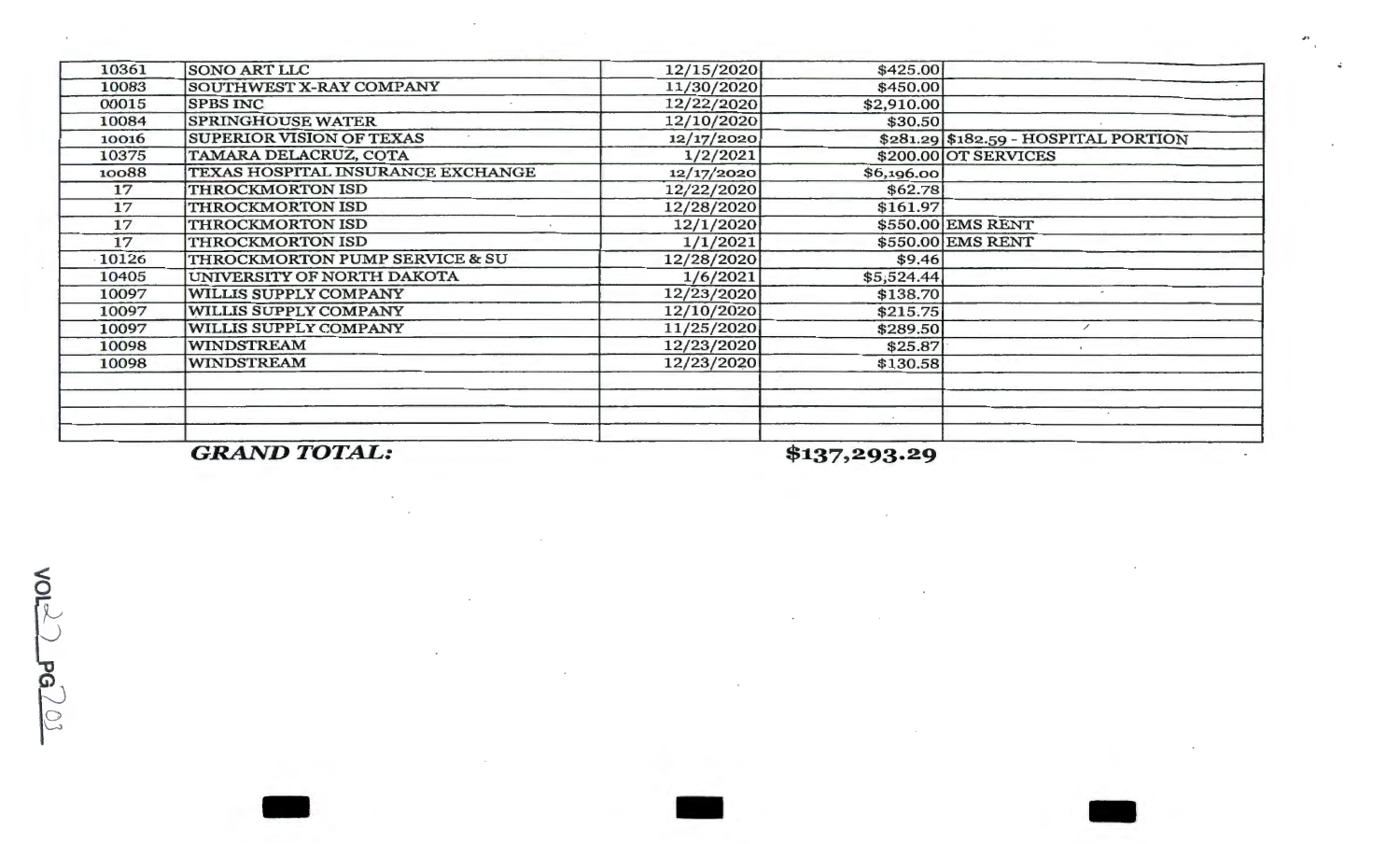| <b>TCMH Payroll</b>    |                        |
|------------------------|------------------------|
| <b>EMPLOYEE</b>        | <b>PAYROLL #: 2026</b> |
|                        |                        |
| LaJuanna Atkinson      | \$284.18               |
| Craig Beasley          | \$5,126.94             |
| Carla Benson           | \$1,897.41             |
| <b>Billy Boyd</b>      | \$14.11                |
| Marley Boyd            | \$1,420.73             |
| <b>Katrina Briles</b>  | \$589.28               |
| <b>Leslie Chambers</b> | \$873.36               |
| <b>Shelley Clark</b>   |                        |
| <b>Tiffiony Crow</b>   | \$1,701.06             |
| Geneva Dean            | \$867.57               |
| <b>Tonya DeSautel</b>  | \$379.92               |
| Carla Dormier          | \$1,062.44             |
| <b>Shelby Elliott</b>  | \$1,004.63             |
| Kristina Escalon       | \$1,944.82             |
| <b>Sandy Escalon</b>   | \$979.60               |
| Lauren Everett         | \$796.90               |
| <b>Kirby Gober</b>     | \$1,028.90             |
| <b>Tina Hantz</b>      | \$2,109.33             |
| alvin Hargrove         |                        |
| essa Helms             | \$476.40               |
| Mary Hernandez         | \$1,664.35             |
| <b>Caleb Hodges</b>    | \$1,383.03             |
| <b>Kelby Hodges</b>    | \$852.76               |
| Sarah Ibarra           | \$835.55               |
| <b>Brandon Jackson</b> |                        |
| Rhonda Jackson         | \$1,478.26             |
| Spencer Jackson        | \$891.73               |
| <b>Randy King</b>      | \$3,377.79             |
| Sondria Lake           | \$965.43               |
| Mindy Land             | \$238.74               |
| Linda Latham           | \$2,163.02             |
| Susan Leal             | \$1,137.01             |
| Dobbi Makovy           | \$662.39               |
| <b>Dennis Marrow</b>   | \$1,009.37             |
| helby Marrow           | \$301.53               |
| auren McEwen           | \$2,561.31             |
| Meagan Mickalson       | \$478.27               |
| Shanda Morcom          |                        |
| Amber Myer             | \$1,350.03             |
| <b>Shelly Navarro</b>  | \$722.22               |
| Charlotte Norman       | \$693.33               |
| Marilyn Nutt           | \$627.98               |

VQLJ-l **PG**  l df

 $\overline{1}$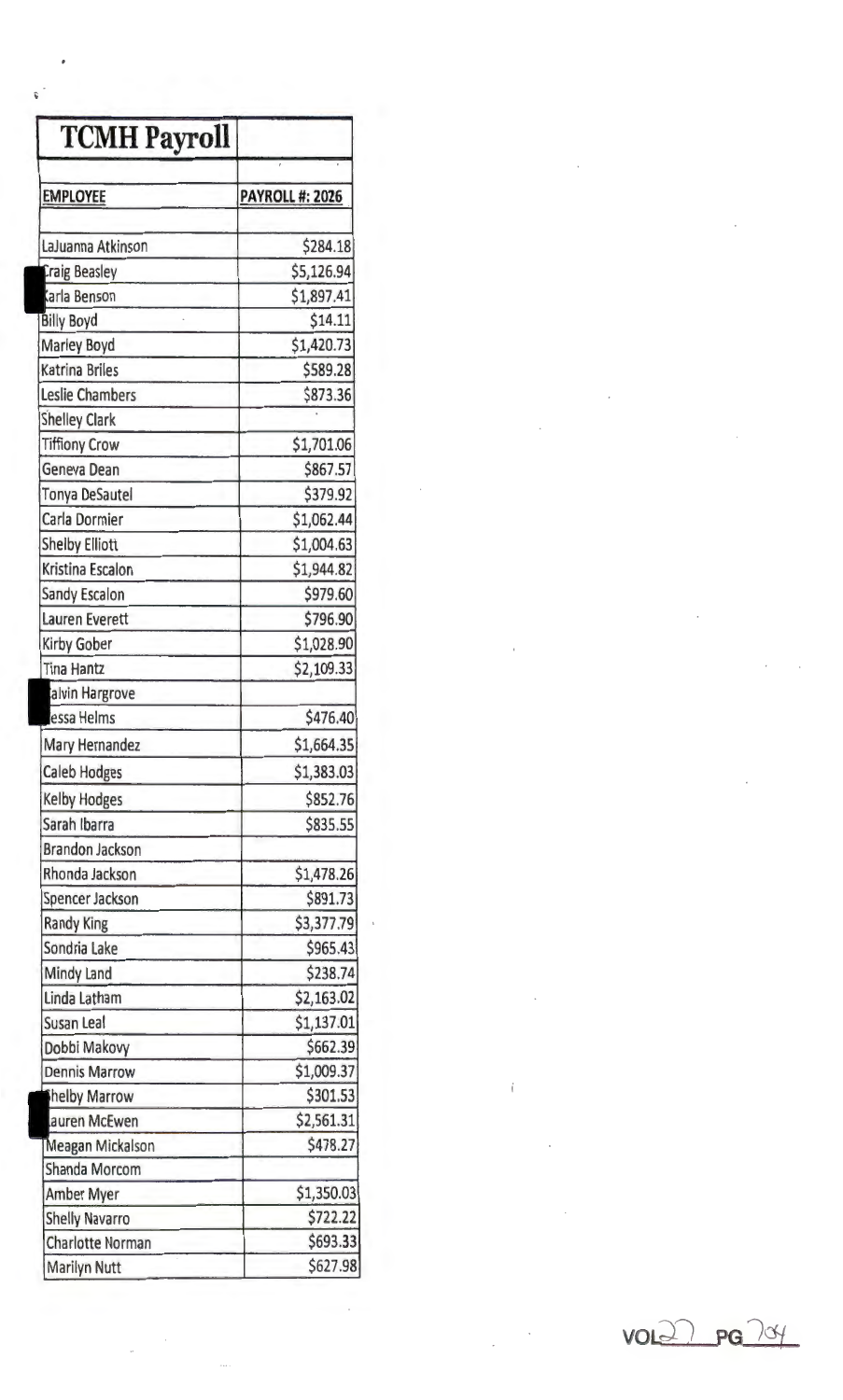| Total:                | \$60,048.47 |
|-----------------------|-------------|
|                       |             |
| Armenta K Wright      | \$1,324.29  |
| <b>Whitney Waller</b> | \$1,375.15  |
| Lynda Wadsworth       | \$605.56    |
| <b>Kinsi Voss</b>     | \$3,273.56  |
| Kathy Thorp           | \$209.91    |
| <b>Ruby Speck</b>     |             |
| <b>Wanda Skiles</b>   | \$1,206.12  |
| Amanda Shepherd       | \$621.75    |
| Zachary Shaver        | \$661.98    |
| Shannon Shahan        | \$1,349.39  |
| Julie Scott           | \$354.31    |
| Georgia Rodriguez     | \$2,019.32  |
| Dalayna Riddle        | \$196.64    |
| Lisa Pattillo         | \$898.81    |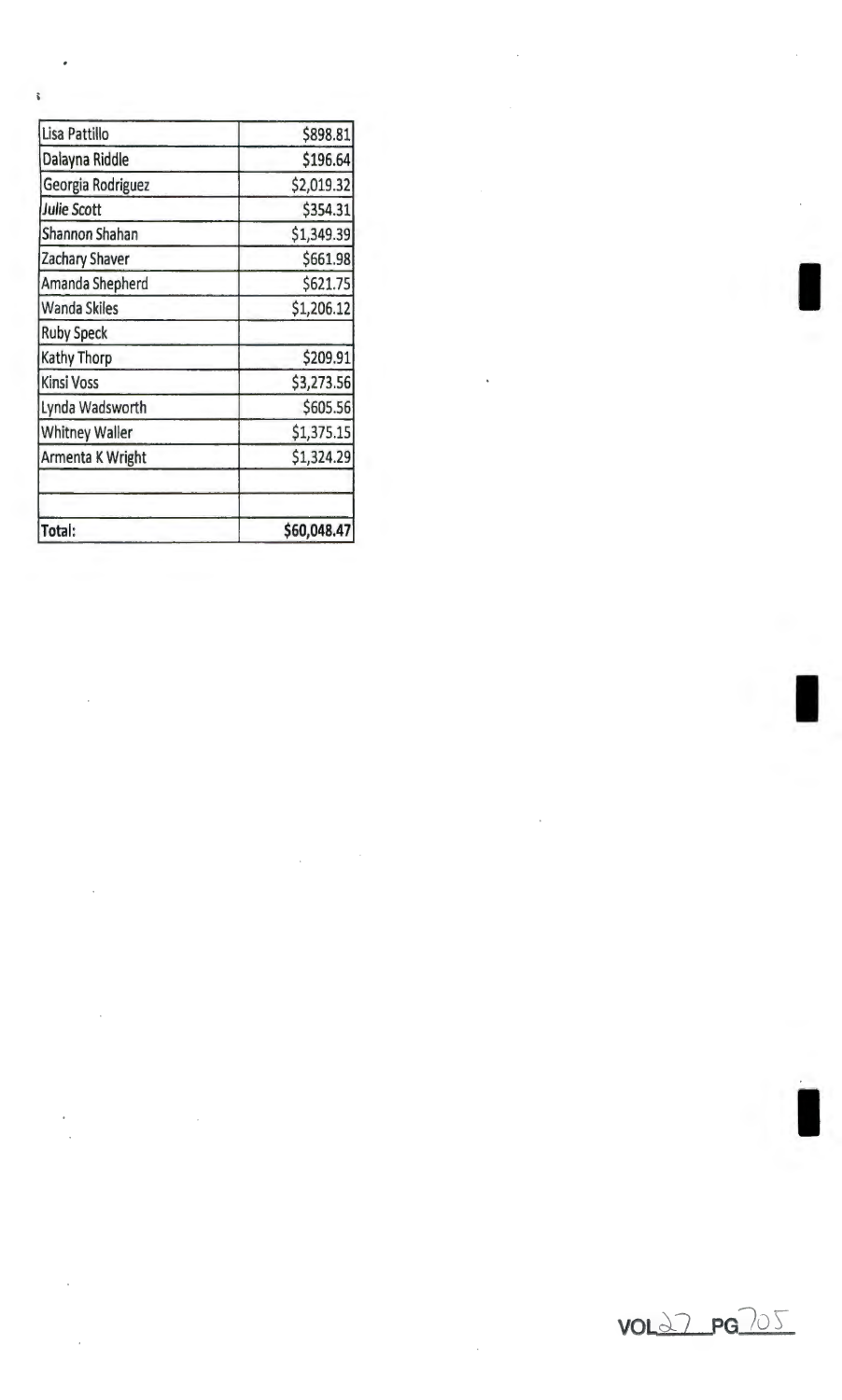## Please email completed excel document to hpd.gen.corresp@thc.texas.gov exceeding the county Historical Commission County Historical Commission

 $\mathcal{L}^{\text{max}}_{\text{max}}$ 

2019-2020 term of service

CHC Chair MUST have at least one telephone number listed and should have an email address listed *if* at all possible. Marker Chair *(if* your CHC has one} MUST have an email address.

|                     | <b>Last Name</b> | <b>First Name</b>                                           | <b>Address</b>    | City         | County       | <b>Zip Code</b> | Home Phone Mobile Phone Primary Email |                           |
|---------------------|------------------|-------------------------------------------------------------|-------------------|--------------|--------------|-----------------|---------------------------------------|---------------------------|
| <b>CHC</b><br>Chair | McKnight         | Trent                                                       | <b>PO Box 123</b> | Throckmorton | Throckmorton | 76483           | 940-781-3895                          | trentmcknight@hotmail.com |
| <b>Marker</b>       |                  |                                                             |                   |              |              |                 |                                       |                           |
| Chair               |                  |                                                             |                   |              |              |                 |                                       |                           |
|                     |                  | Please list the remaining appointees in alphabetical order. |                   |              |              |                 |                                       |                           |
|                     | Bellah           | <b>Brad</b>                                                 | <b>PO Box 818</b> | Throckmorton | Throckmorton | 76483           | 940-256-1033                          | btbellah@gmail.com        |
|                     | Fowler           | Ray                                                         | <b>PO Box 781</b> | Throckmorton | Throckmorton | 76483           | 940-862-3121                          | grf1959@gmail.com         |
|                     | Martinson        | Mike                                                        | 258 Hwy 380W      | Throckmorton | Throckmorton | 76483           | 940-456-0758                          | mikelmartinson1@gmail.com |
|                     | MCClymont        | Judy                                                        | 250 Edsall Rd     | Elbert       | Throckmorton | 76372           | 940-862-5567                          | judy@mcclymont.org        |
|                     | Perry            | Linda                                                       | <b>PO Box 626</b> | Throckmorton | Throckmorton | 76483           | 325-762-3510                          | nealperry2015@outlook.com |
|                     | Riley            | Rhonda                                                      | 2522 CR 304       | Throckmorton | Throckmorton | 76483           | 940-862-3033                          | wnk76483@gmail.com        |
|                     |                  |                                                             |                   |              |              |                 |                                       |                           |
|                     |                  |                                                             |                   |              |              |                 |                                       |                           |
|                     |                  |                                                             |                   |              |              |                 |                                       |                           |
|                     |                  |                                                             |                   |              |              |                 |                                       |                           |
|                     |                  |                                                             |                   |              |              |                 |                                       |                           |
|                     |                  |                                                             |                   |              |              |                 |                                       |                           |
|                     |                  |                                                             |                   |              |              |                 |                                       |                           |
|                     |                  |                                                             |                   |              |              |                 |                                       |                           |
|                     |                  |                                                             |                   |              |              |                 |                                       |                           |
|                     |                  |                                                             |                   |              |              |                 |                                       |                           |
|                     |                  |                                                             |                   |              |              |                 |                                       |                           |
|                     |                  |                                                             |                   |              |              |                 |                                       |                           |
|                     |                  |                                                             |                   |              |              |                 |                                       |                           |
|                     |                  |                                                             |                   |              |              |                 |                                       |                           |
|                     |                  |                                                             |                   |              |              |                 |                                       |                           |
|                     |                  |                                                             |                   |              |              |                 |                                       |                           |
|                     |                  |                                                             |                   |              |              |                 |                                       |                           |
|                     |                  |                                                             |                   |              |              |                 |                                       |                           |
|                     |                  |                                                             |                   |              |              |                 |                                       |                           |
|                     |                  |                                                             |                   |              |              |                 |                                       |                           |
|                     |                  |                                                             |                   |              |              |                 |                                       |                           |

 $\sim 100$  $\sim 10^{11}$ 

 $\sim 100$  $-$  -  $-$  -  $-$  -  $-$  -  $-$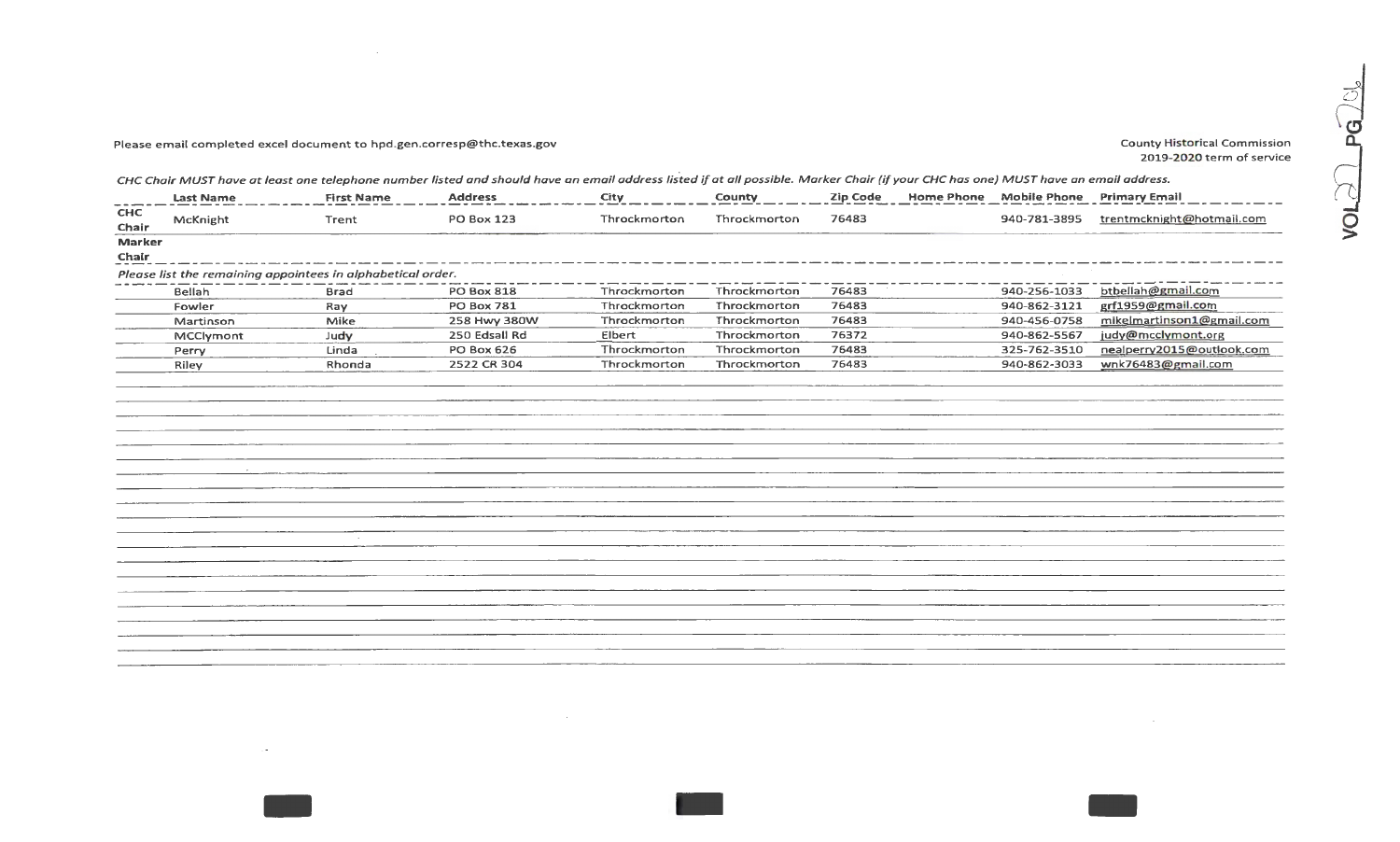|                        | <b>January 11, 2021</b> |            |
|------------------------|-------------------------|------------|
|                        | <b>BILLS</b>            |            |
|                        | <b>PRECINCT1</b>        |            |
| <b>CITY</b>            |                         |            |
| <b>PENMAN</b>          |                         |            |
|                        |                         | \$26.00    |
| <b>ATMOS</b><br>AT&T   |                         | \$54.52    |
| <b>LEONARD AUTO</b>    |                         | \$20.25    |
| <b>HANDYMAN</b>        |                         | \$62.99    |
| <b>BJB</b>             |                         | \$300.00   |
| <b>COW COUNTRY FUI</b> |                         | \$31.76    |
| <b>CITY</b>            |                         | \$729.12   |
| <b>HOLUB</b>           |                         | \$184.75   |
|                        |                         | \$1,409.39 |

 $\bar{1}$ 

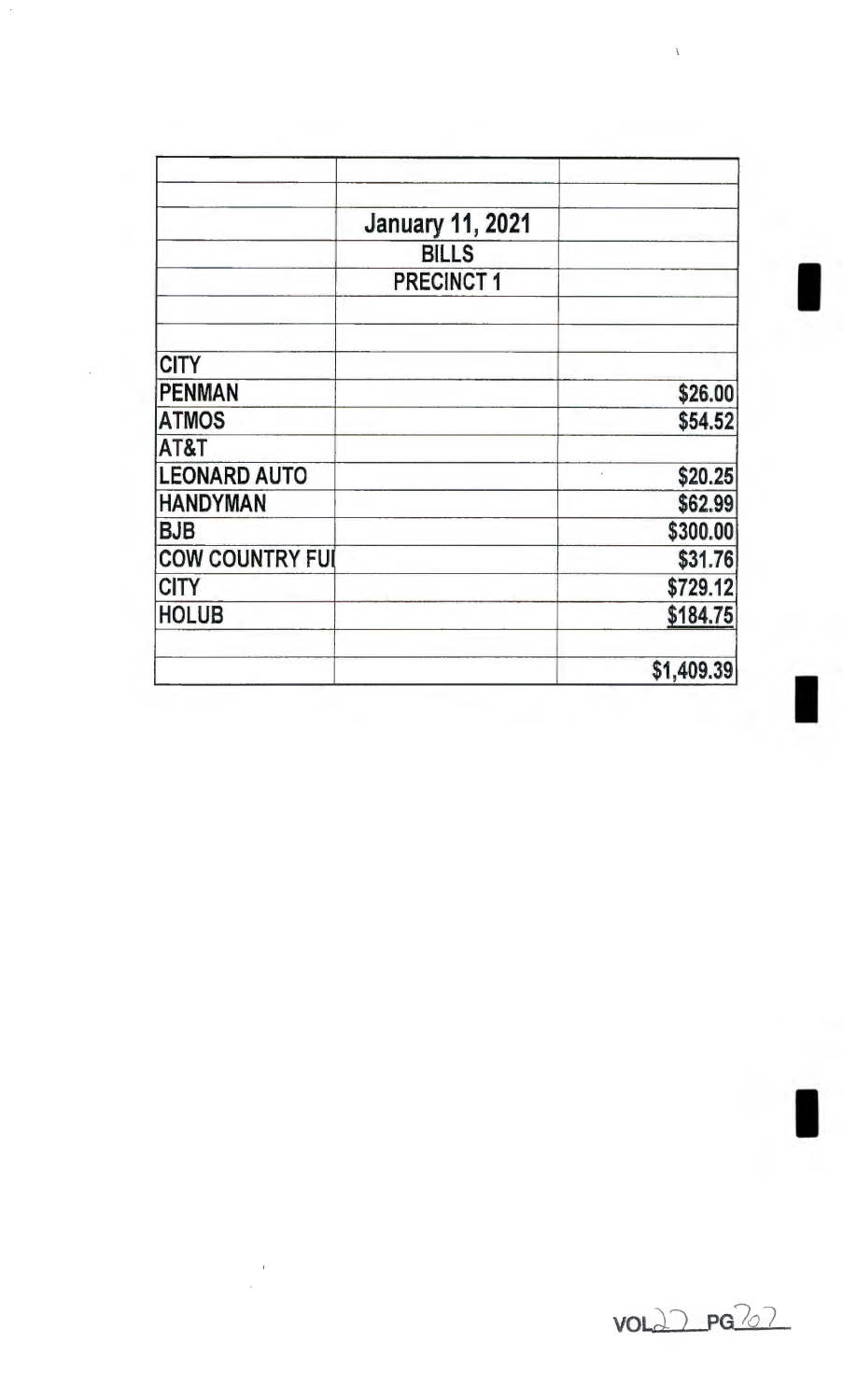| <b>January 11, 2021</b>                            |               |
|----------------------------------------------------|---------------|
| <b>BILLS</b>                                       |               |
|                                                    |               |
| <b>Account</b>                                     | <b>Amount</b> |
|                                                    | 37.48         |
| S.O.                                               | 78.94         |
|                                                    |               |
|                                                    | 110,633.62    |
| S.O.                                               | 29.90         |
|                                                    | 1,833.02      |
| S.O.                                               | 648.80        |
| <b>TVFD</b>                                        | 62.21         |
|                                                    | 3,080.00      |
| S.O.                                               | 22.28         |
|                                                    | 150.00        |
|                                                    | 820.00        |
|                                                    |               |
|                                                    | 286.40        |
|                                                    | 112.00        |
|                                                    | 86.54         |
|                                                    | 145.00        |
|                                                    | 12,000.00     |
|                                                    | 683.00        |
|                                                    | 50.00         |
|                                                    | 38.56         |
|                                                    | 3,682.50      |
|                                                    | 138.89        |
| <b>INDIGENT</b>                                    | 267.60        |
|                                                    | 32.40         |
|                                                    | 42.31         |
|                                                    | 390.00        |
|                                                    | 90.00         |
|                                                    | 71,156.00     |
|                                                    | 700.00        |
| <b>TEXAS A&amp;M HOTEL &amp; CONFERENCE CENTER</b> | 722.28        |
|                                                    | 5.0           |

 $\epsilon_{\rm t}$ 

 $\sim$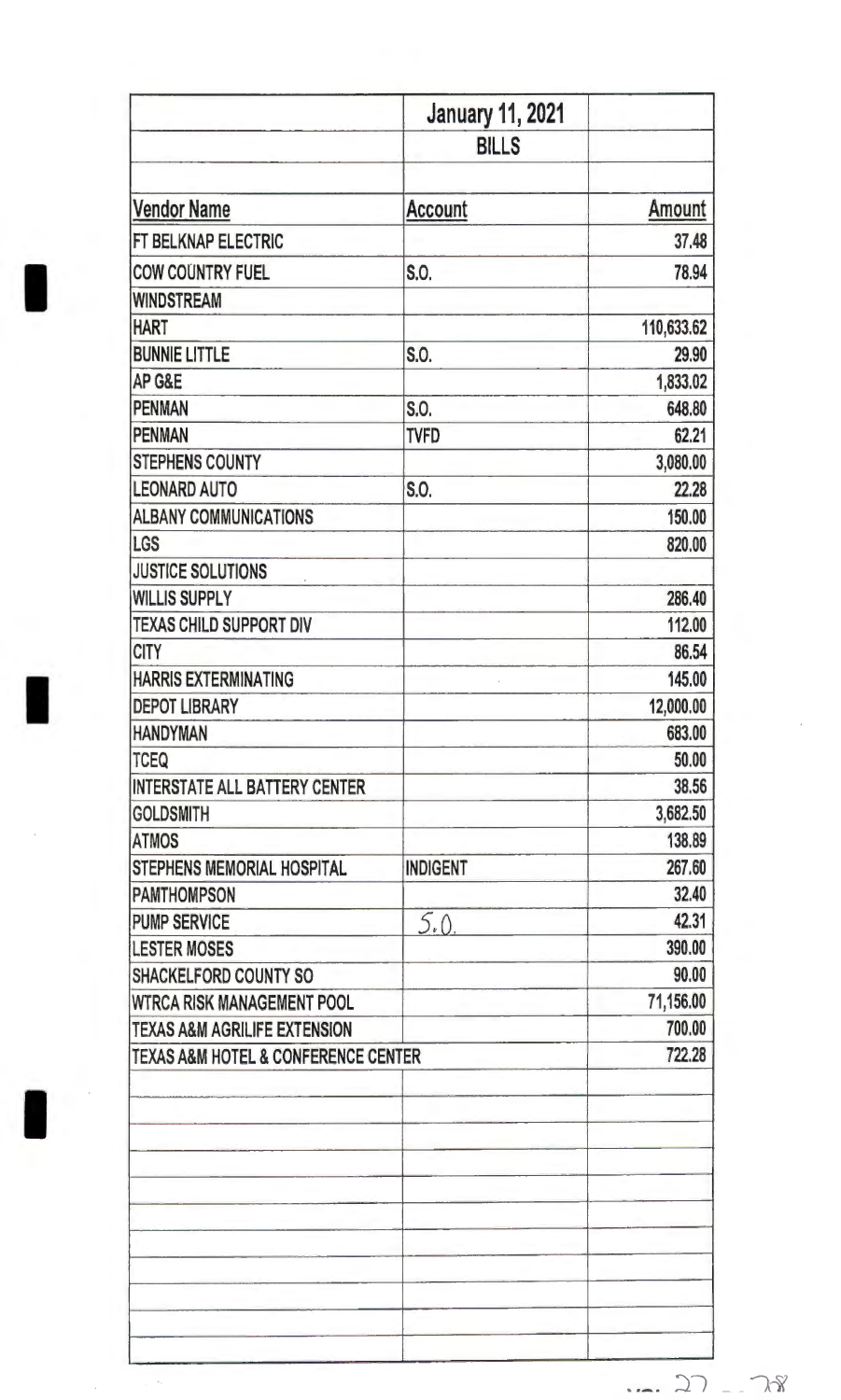|                     | <b>January 11, 2021</b> |            |
|---------------------|-------------------------|------------|
|                     | <b>BILLS</b>            |            |
|                     | <b>PRECINCT 2</b>       |            |
| <b>CITY</b>         |                         |            |
| <b>PENMAN</b>       |                         | \$1,064.26 |
| <b>LEONARD AUTO</b> |                         | \$18.85    |
| <b>ATMOS</b>        |                         | \$82.62    |
| <b>BOBBY T'S</b>    |                         | \$35.00    |
| <b>PUMP SERVICE</b> |                         | \$57.25    |
| <b>CITY</b>         |                         | \$729.12   |
| <b>BOBBY T'S</b>    |                         | \$300.00   |
|                     |                         | \$2,287.10 |

VOL ~) PG *)Jq* 

 $\hat{\mathcal{A}}$ 

 $\bar{ }$ 

 $\bar{t}$ 

*/.* ,.·

I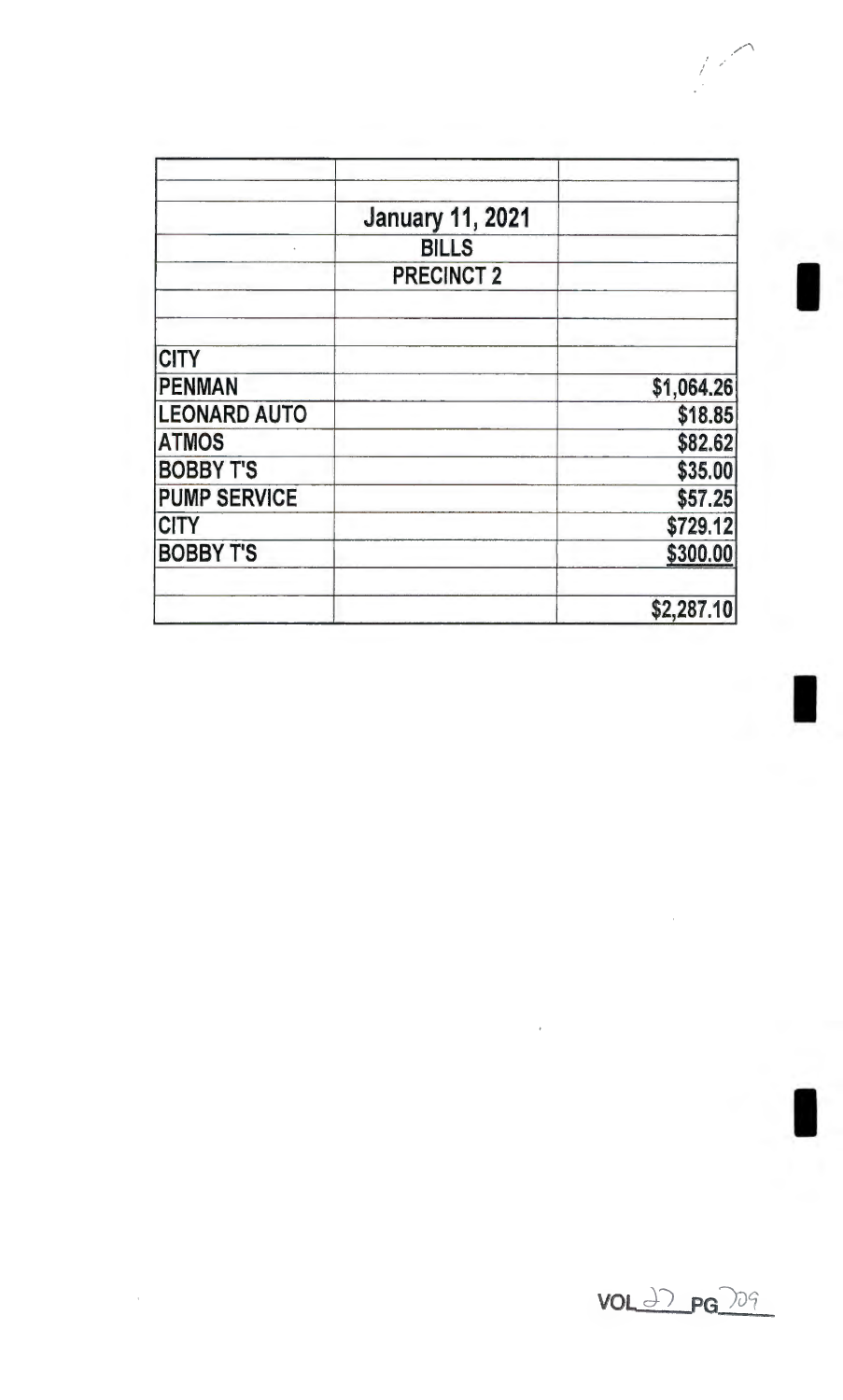|                              | <b>January 11, 2021</b> |            |
|------------------------------|-------------------------|------------|
|                              | <b>BILLS</b>            |            |
|                              | <b>PRECINCT 3</b>       |            |
|                              |                         |            |
|                              |                         |            |
| <b>STEPHENS REGIONAL SUD</b> |                         | \$60.30    |
| <b>PENMAN</b>                |                         | \$91.15    |
| <b>LEONARD AUTO</b>          |                         |            |
| <b>CITY OF WOODSON</b>       |                         | \$210.00   |
| <b>WARREN CAT</b>            |                         | \$1,865.40 |
| <b>CITY</b>                  |                         | \$729.12   |
|                              | <b>TOTAL</b>            | \$2,955.97 |

I

 $\mathcal{L}_{\text{max}}$ 

I



 $\hat{\mathcal{A}}$